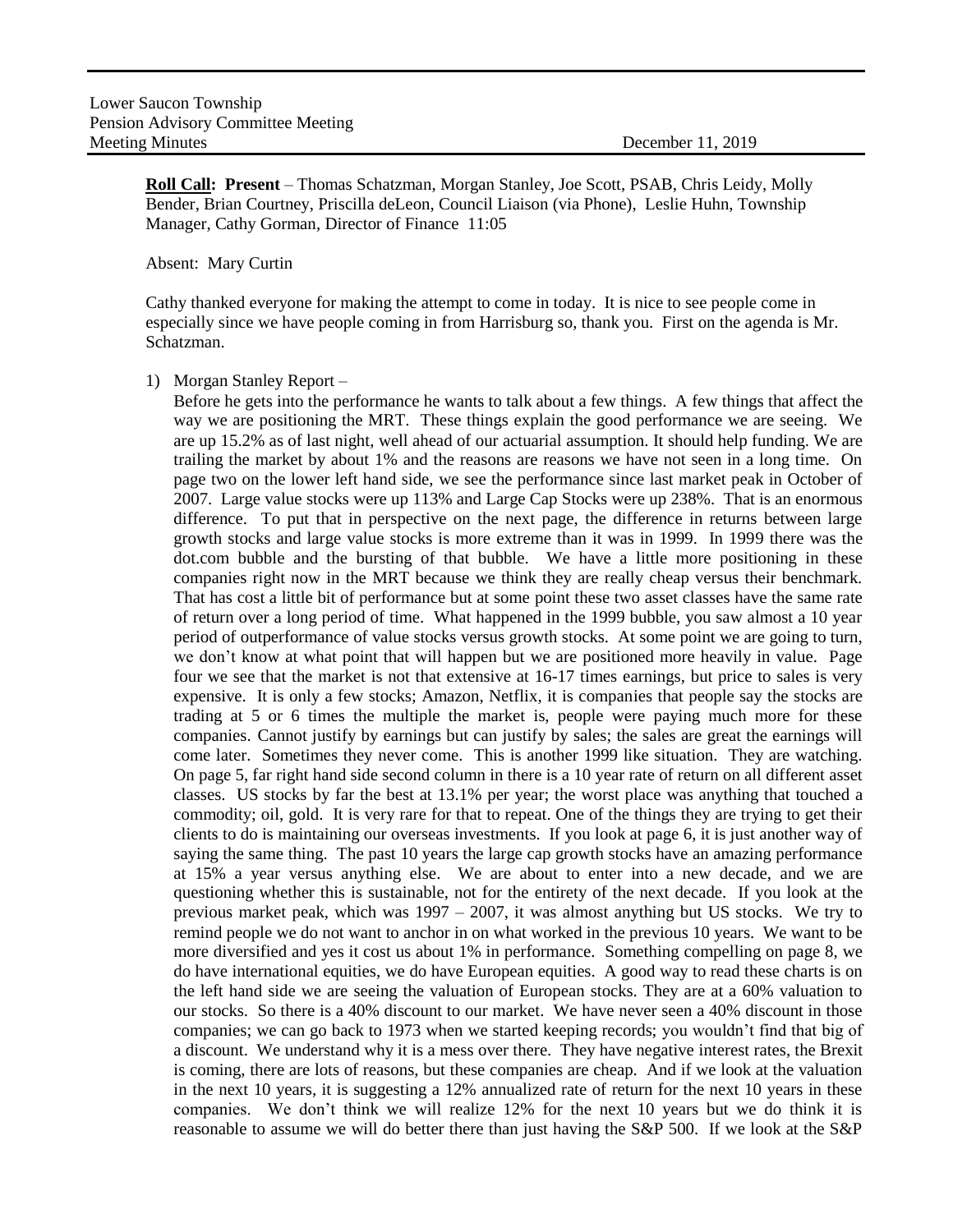500, its value on page 9, it is suggesting a rate of return of only 3% over the next 10 years. Valuations do matter and we want to be more global. That is why we are there. On page 11 it notes that these cycles can last a really long time. Right now the US has been outperforming the International market since 2008. We know when that turns it will last 10 years or so. If there were an elephant in the room it is on page 13, while we are talking about large growth stocks that we have not seen since 1999, we have never seen this. There are some studies that go back years on interest rates and they have never been negative. This is distorting the valuation of everything. It is one of the reasons people say I don't care if Uber does not make any money this year, maybe they will make money in thirty or forty years, they can borrow so cheaply to stay in operations and eventually they will make money so I will pay a lot for it. Same with Tesla. They make no money. Negative interest rates are  $\frac{1}{2}$  the debt in the world right now which is mind boggling. On page 14 it give you an idea as to why our rates are so low. Our Federal Reserve, our cash rates we cut to 1.75% but if you compare it to the rest of the world our rate looks amazing. So if you are a Japanese or German investor, you are buying our bonds. Interest rates are really low and it has distorted the value of things. On page 16, another concern we have, is take a look at the rate of return on a 30 year investment bond. This past year it is 18.5%; those are eye popping numbers got bonds. The MRT, the way we are positioned, we do not own 30 year bonds. We own bonds that pay the bills, ones that make sure we have the monthly payments ready to go out. The way our liability looks is how our portfolio is structured. These terrific returns are a little bit of a mirage. If you take a look at a long period of time in bond holdings, it is just your yield that is all you get to keep. We don't get to keep that 18% return on a 30 year treasury. I am holding it, not selling it. I am just getting my yield. Negative rates are causing this. This is abnormal. In the MRT we want to be a little more conservative. On a positive note, we are in a good economy. We are going to see a good Christmas we think. We look at the sales of Christmas trees through a survey. Christmas tree sales last year were 8% and are now up 25% so we are predicting a good Christmas. We are not sure if it is because of how late Thanksgiving was, we are trying to figure out what caused this. It should be a good season. That is it for positioning. Through October  $31<sup>st</sup>$  we are up 15.2%, year to date up 13.4% this is because we like value stocks more than growth stocks and we like international companies. We are trying to position ourselves for the next 10 years. Over the last three years, 8.1 this is in line with the median at 7.8 which is close to target. We are doing this on purpose. Did we hurt ourselves this year, yes but we think it is the right thing to do. We just do not see this large growth and tech rally continuing for the next several years. At some point it will matter what we pay for things. In terms of compliance with policy, we see that on page 32. We are right within all of our ranges in terms of policy compliance. We are showing that we are taking far less risk than the market. The down market capture is at 70%. This portfolio is not built to outperform the market that is going straight up. It is built to make sure that we have money to pay the bills. We are conservatively positioned. We do not have any issues with the managers.

Mr. Courtney asked if we are within our percentages are any changes in the allocations from last time. Mr. Schatzman said he does not have that exhibit but he can bring it. Any changes would have been changes done naturally, stocks outperforming bonds. Nothing is outside of target. He can get that exhibit. We did not go into the portfolio and change anything in this period. Mr. Countney asked if their shift from growth to value was adjusted slowly. Mr. Schatzman said in June of last year we took 18 million in profits in the large growth sleeve of the portfolio. I look at that now and say we moved to early. We had 18 million in gains over a two year period and put it in value stocks. Large Value is 12.7 % of the portfolio Large Growth is 9.3%. That drove most of the underperformance. No changes other than that. No changes in manager selection. We are mostly indexed, a lot of money in VanGuard. So we are not paying much for that exposure. We like to be active in international. We want to be active in bonds and fixed income. We do not want to index bonds. Not in this environment. We need to structure the bond portfolio in a way we know we have money coming due every month to make benefit payments. We try to have between 7 and 9 years of liability payments in the MRT in this fixed income portfolio. We did not just come up with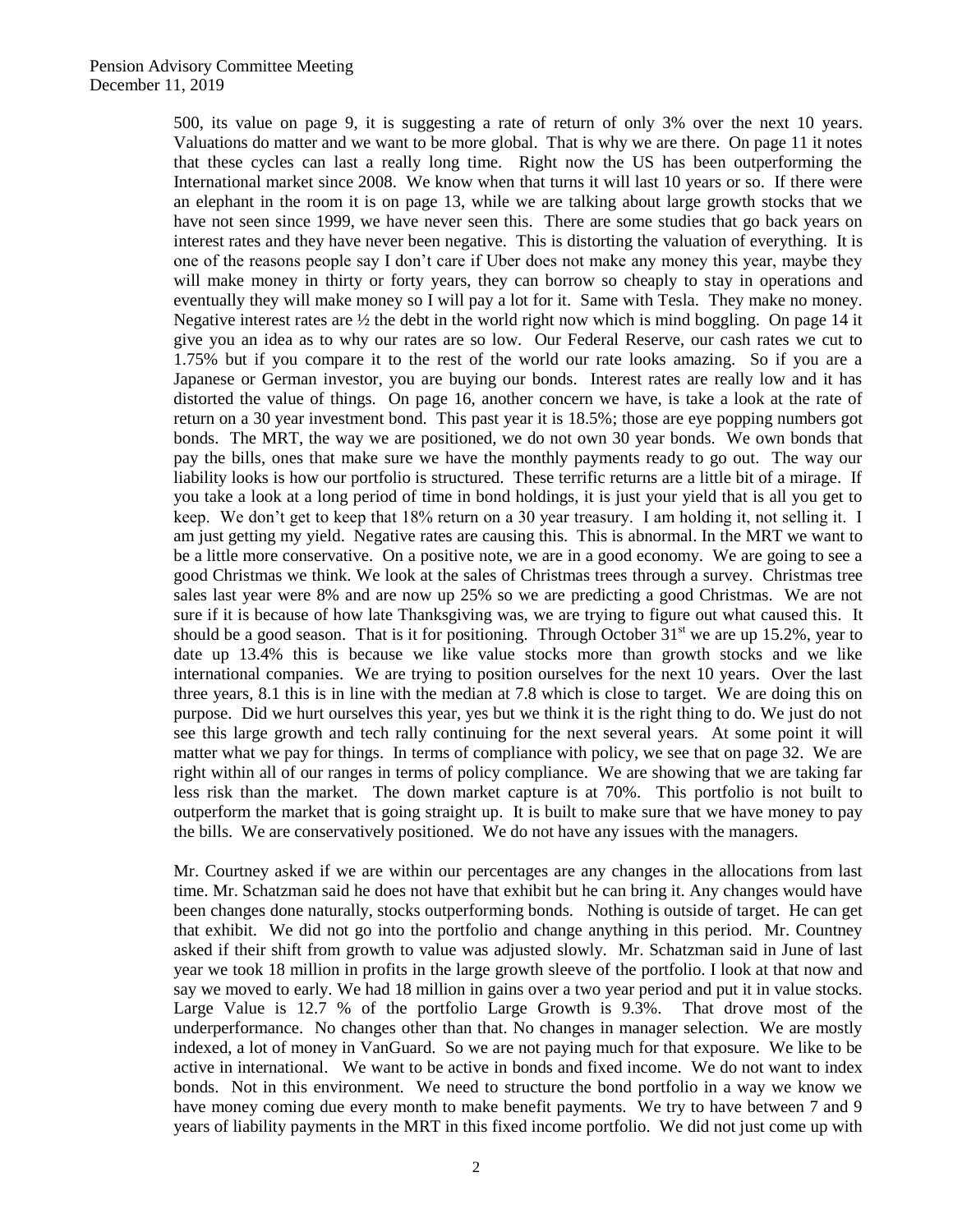the number 35%. 35% is what is needed so if we have a really bad market, we do not need to take equities down at a loss. We have been funding from gains and stocks which is the perfect environment. It can flip flop and we need to take it from fixed income and leave the equities alone. That is the strategy. Page 34 is the fixed income but you are not in fixed. It has done well. Same manager, Wedge. They have done well this year.

Joe Scott has nothing to report.

Mr. Courtney asked if we are going to adjust next time out of growth as time goes on. Mr. Schatzman said I don't think so, what I think we will do is the kind of growth stocks that we own, is what we will change. We do index large cap growth but we have an active manager in here and that manager under owns some of the popular stocks, Facebook, Netflix, Amazon and Google. We are approaching it that way rather than moving entirely. We think it is the right thing to do, we think it is conservative. There is no reason why value stocks are this cheap relative to growth stocks other than low interest rates. At some point all the central banks in the world are saying we think inflation is too low, so we are going to try to create it. And they do it by printing money. Fear is always that they overdo it. If they overdo it we get inflation. If we get inflation then you are going to see large growth companies underperform massively. I don't know if or when that will happen. It is always the risk when they may overdo it. It creates a bond bubble. We don't want to own.

- 2) Member Resignation Cathy said we received an email from Mary Curtin stating she is resigning from the committee. Council has already been notified at their last meeting. What we will be doing is reaching out by advertising and putting on our website that we are looking for another resident member. Priscilla asked Leslie to send a letter to Mary thanking her for her service. She has been here a long time. Cathy said she indicated last year that this would be her last term. She is hoping for replacement before our next meeting. Priscilla asked when that was. Cathy said if we are going to keep the same schedule, March  $11^{th}$ . Priscilla said at Reorganization is when we make appointments if we have applicants. Cathy said we have time.
- 3) Act 44 Compliance Cathy wanted to note for the minutes that we have received the forms from our consultants and they are posted on line as required by law. Anyone who wishes to find that information they can access it on our website.
- 4) Financial reports Cathy provided the listing of the paid administrative fees and MMO payments. Throughout the year we have made the final MMO payment which was the Township's funding in November and based at least on the October report we have exceeded our actuarial assumptions so hopefully by the end of the year we will have enough gains to cover any shortfalls that might happen next year so our valuations won't be so high. Joe said we would all like to see that.
- 5) COLAs We have colas for Ron Jones an increase payment pf 1.5% getting him up to 18.53% increasing his amount to \$3,739.63 a month. Mr. Young's increase is also 1.5% getting him to 17.01% increasing his monthly payment to \$4,351.28. And Glenn Williams is due in March and his increase will be 1.7% increasing his monthly payment to \$3,495.50 and he is at 27.1% almost at the maximum permitted. If you remember, we would have normally had Mr. Sfredda as well, however, he has reached is maximum cola.
- 6) Settlement Filings There are none.
- 7) Approval of September 11, 2019 minutes. If you have had an opportunity to review she will post on the website.